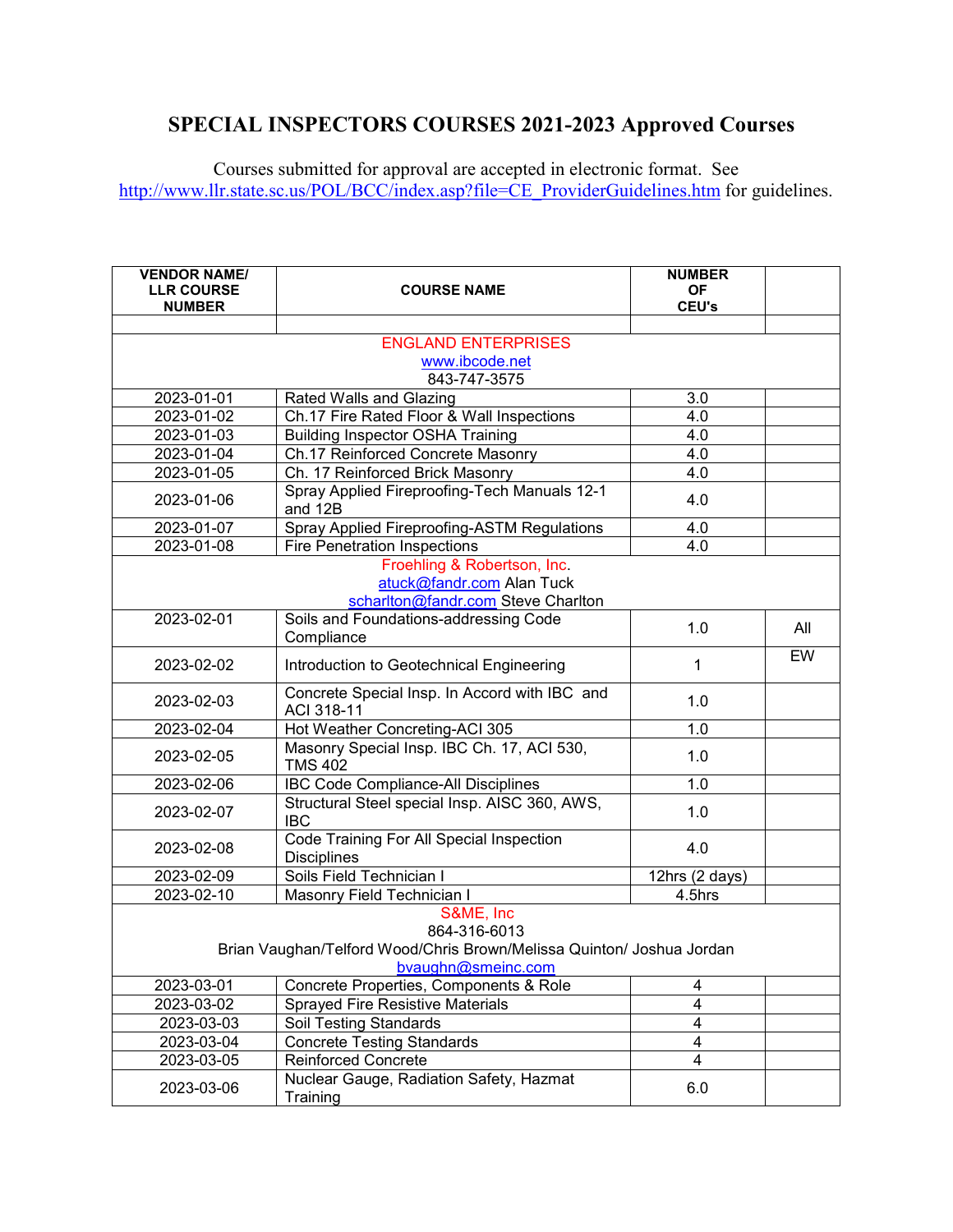| 2023-03-07               | <b>Basics of Reinforcing Steel</b>                                                            | 6.0                 |     |
|--------------------------|-----------------------------------------------------------------------------------------------|---------------------|-----|
| 2023-03-08               | Abbreviated Basics of Reinforcing Steel                                                       | 1.0                 |     |
| 2023-03-09               | <b>Suspended Acoustical Systems &amp; IBC</b>                                                 | 2.0                 |     |
| 2023-03-10               | Firestop                                                                                      | 2.0                 |     |
|                          | Commercial Inspections of                                                                     |                     |     |
| 2023-03-11               | Educational/Assembly Occupancies                                                              | 4.0                 |     |
|                          | <b>ICC(International Code Council)</b>                                                        |                     |     |
|                          | lgarcia@ICCSafe.ORG                                                                           |                     |     |
|                          | www.iccsafe.org                                                                               |                     |     |
| 2023-04-01               | <b>Residential Plumbing Inspections</b>                                                       | 6.0                 |     |
| 2023-04-02               | <b>Residential Electrical Inspections</b>                                                     | 6.0                 |     |
| 2023-04-03               | <b>Residential Building Inspections</b>                                                       | $12$ (6hrs per day) |     |
| 2023-04-04               | <b>Residential Mechanical Inspections</b>                                                     | 6.0                 |     |
|                          |                                                                                               |                     |     |
| 2023-04-05               | <b>When Disaster Strikes</b>                                                                  | 12(6hrs per day)    |     |
| 2023-04-06               | 47 Reinforced Concrete Special Insp.                                                          | 3days=15hrs         |     |
|                          | <b>Certification Test Academy</b><br><b>MICHAEL E. DOLES</b>                                  |                     |     |
|                          |                                                                                               |                     |     |
|                          | 864-316-6013/ dolesmichael@gmail.com                                                          |                     |     |
|                          | mdoles@smeinc.com                                                                             |                     |     |
| 2023-05-01               | <b>Commercial Ceiling Grid Inspection</b>                                                     | $\overline{2}$      | All |
| 2023-05-02               | Firestop 101                                                                                  | $\overline{2}$      | All |
| 2023-05-03               | Ch.3 Use & Occupancy Classification                                                           | 2.75                |     |
| 2023-05-04               | <b>Commercial Cold Formed Metal Framing</b>                                                   | 3.0                 |     |
|                          | Inspections                                                                                   |                     |     |
| 2023-05-05               | Tips on Taking The ICC Exam                                                                   | 2.0                 |     |
| 2023-05-06               | Review of the 2012 ICC Special Inspection                                                     | 2.0                 |     |
|                          | Manual and SC-BCC Requirements                                                                |                     |     |
| 2023-05-07               | Chapter 4 of the IBC                                                                          | $\overline{2}$      |     |
|                          | <b>ECS Carolinas</b>                                                                          |                     |     |
|                          | Benjamin Temple/William Porter/Joshua Latham/Jonathan/Edgar Mcintosh/ Justin Peterson/Kenneth |                     |     |
|                          | Saville/Shaun Kessler                                                                         |                     |     |
|                          | JPeterson@ecslimited.com                                                                      |                     |     |
|                          | jnielsen@ecslimited.com                                                                       |                     |     |
|                          | apursley@ecslimited.com                                                                       |                     |     |
| 2023-06-01               | <b>Basic Soils</b>                                                                            | 6                   | All |
| 2023-06-02               | <b>Basic Concrete</b>                                                                         | 5                   | All |
| 2023-06-03               | <b>Advanced Concrete</b>                                                                      | $\overline{5}$      | All |
| 2023-06-04               | <b>Structural Masonry</b>                                                                     | 4                   | All |
| 2023-06-05               | Hot and Cold Weather Concrete                                                                 | 4                   | RC  |
| 2023-06-06               | Liquefaction Mitigation-What are the Options                                                  | 1.0                 |     |
| 2023-06-07               | Post-Tensioning Procedures & Operations                                                       | 3.5                 |     |
| 2023-06-08               | Firestopping                                                                                  | 3.75                |     |
| 2023-06-09               | Field Applied, Fire-Resistive Material                                                        | 3.5                 |     |
| 2023-06-10               | <b>Basic Structural Steel</b>                                                                 | 4.5                 |     |
| 2023-06-11               | <b>Basic Foundations</b>                                                                      | 5.0                 |     |
|                          | <b>Tri-County Technical College</b>                                                           |                     |     |
|                          | Mcorley1@tctc.edu                                                                             |                     |     |
|                          | 864-646-2047                                                                                  |                     |     |
| 2023-07-01               | <b>SCDOT Earthwork &amp; Base Course Technician</b>                                           | 24                  |     |
| 2023-07-02               | SCDOT Asphalt Roadway Tech.                                                                   | 15hrs               |     |
| <b>GHD Services Inc.</b> |                                                                                               |                     |     |
|                          | smccubbins@craworld.com                                                                       |                     |     |
| 843-815-5120             |                                                                                               |                     |     |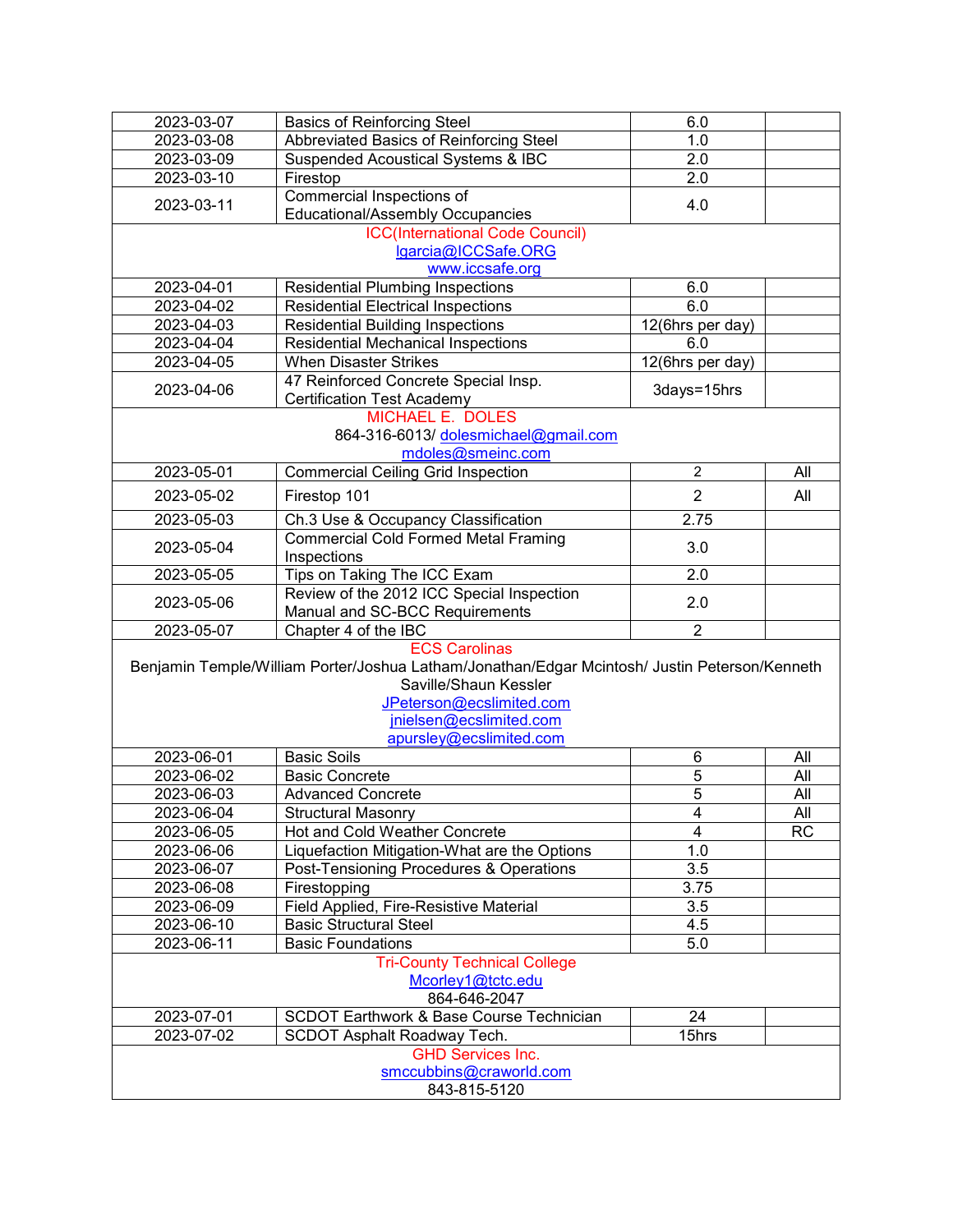| 2023-08-01                                                     | Spray-Applied Fireproofing Testing & Special<br>Inspections                                                                                                                                                   | 3.5         |  |
|----------------------------------------------------------------|---------------------------------------------------------------------------------------------------------------------------------------------------------------------------------------------------------------|-------------|--|
| 2023-08-02                                                     | Soils Testing & Special Inspections                                                                                                                                                                           | 5.5         |  |
| 2023-08-03                                                     | Masonry Testing & Special Inspections                                                                                                                                                                         | 5.5         |  |
| 2023-08-04                                                     | Concrete Testing & Special Inspections                                                                                                                                                                        | 6.0         |  |
|                                                                |                                                                                                                                                                                                               |             |  |
| 2023-08-05                                                     | Radiation Safety & Use of Nuclear Density<br>Gauges                                                                                                                                                           | 3.0         |  |
| 2023-08-06                                                     | <b>Geotechnical Reports</b>                                                                                                                                                                                   | 2.0         |  |
|                                                                | Terracon<br>Chris Cline; Jason Duncan ; Rob Belisle; Chad Anderson; John Armstrong; Andrew Kennedy; Nathan<br>Tracy; Hayden Seignios; Ryan Koller; Kyle Stroud; Jason Pressley; David Shelton<br>843-884-1234 |             |  |
|                                                                | shelley.hyland@terracon.com or hayden.seignious@terracon.com                                                                                                                                                  |             |  |
| 2023-09-01                                                     | Introduction to Special Inspections                                                                                                                                                                           | 3.0         |  |
| 2023-09-02                                                     | <b>Reinforced Concrete Inspections</b>                                                                                                                                                                        | 4.0         |  |
| 2023-09-03                                                     | Plans & specifications-Reading & Interpreting                                                                                                                                                                 | 4.0         |  |
| 2023-09-04                                                     | <b>Reinforcing Steel Inspections</b>                                                                                                                                                                          | 3.0         |  |
| 2023-09-05                                                     | <b>Structural Masonry Inspections</b>                                                                                                                                                                         | 4.0         |  |
| 2023-09-06                                                     | Spray-Applied Fireproofing Material Inspection                                                                                                                                                                | 4.0         |  |
| 2023-09-07                                                     | Soils-Moisture/Density-by Nuclear Method                                                                                                                                                                      | 4.0         |  |
|                                                                | <b>Terracon</b>                                                                                                                                                                                               |             |  |
|                                                                | Pdhengineer.com                                                                                                                                                                                               |             |  |
|                                                                | CJ Huelsman, P.E. cj.huelsman@terracon.com                                                                                                                                                                    |             |  |
| 2023-10-08                                                     | Admixtures for Concrete (C-2029)                                                                                                                                                                              | 2.0         |  |
| 2023-10-09                                                     | Overview of Ultrasonic Testing (MA-1008)                                                                                                                                                                      | 1.0         |  |
| 2023-10-10                                                     | Geotechnical Engineering Series-Earth<br>Retaining Structures (G-4004)                                                                                                                                        | 4.0         |  |
| 2023-10-11                                                     | <b>Geotechnical Engineering Series-Shallow</b>                                                                                                                                                                | 6.0         |  |
|                                                                | Foundations (G-6003)                                                                                                                                                                                          |             |  |
| 2023-10-12                                                     | Overview of Nondestructive Testing (MA-8002)                                                                                                                                                                  | 6.0         |  |
| 2023-10-13                                                     | Construction Site Stormwater Runoff Control (C-<br>6013)                                                                                                                                                      | 6.0         |  |
| 2023-10-14                                                     | Soil Mechanics Series-Laboratory Testing (G-<br>6001)                                                                                                                                                         | 6.0         |  |
|                                                                | Technologies Consulting International, Inc.<br><b>Global Tech. Services</b><br>www.tciintl.com<br>Hussein Sadek/ hmsadek@tciintl.com                                                                          |             |  |
|                                                                | Level III Refresher, Liquid Penetrant and Visual                                                                                                                                                              |             |  |
| 2023-11-01                                                     | Inspections,                                                                                                                                                                                                  | 2days=12hrs |  |
| 2023-11-02                                                     | NDT Ultrasonic Level, III                                                                                                                                                                                     | 3days=18hrs |  |
| CTI, LLC<br>Michael Berry/ ctillc.sc@gmail.com<br>864-542-7162 |                                                                                                                                                                                                               |             |  |
| 2023-12-01                                                     | Introduction to Reinforcing Steel                                                                                                                                                                             | 1.5         |  |
| 2023-12-02                                                     | IBC Chapter 17 Overview                                                                                                                                                                                       | 2.0         |  |
| 2023-12-03                                                     | Foundation Inspections for CEO                                                                                                                                                                                | 1.5         |  |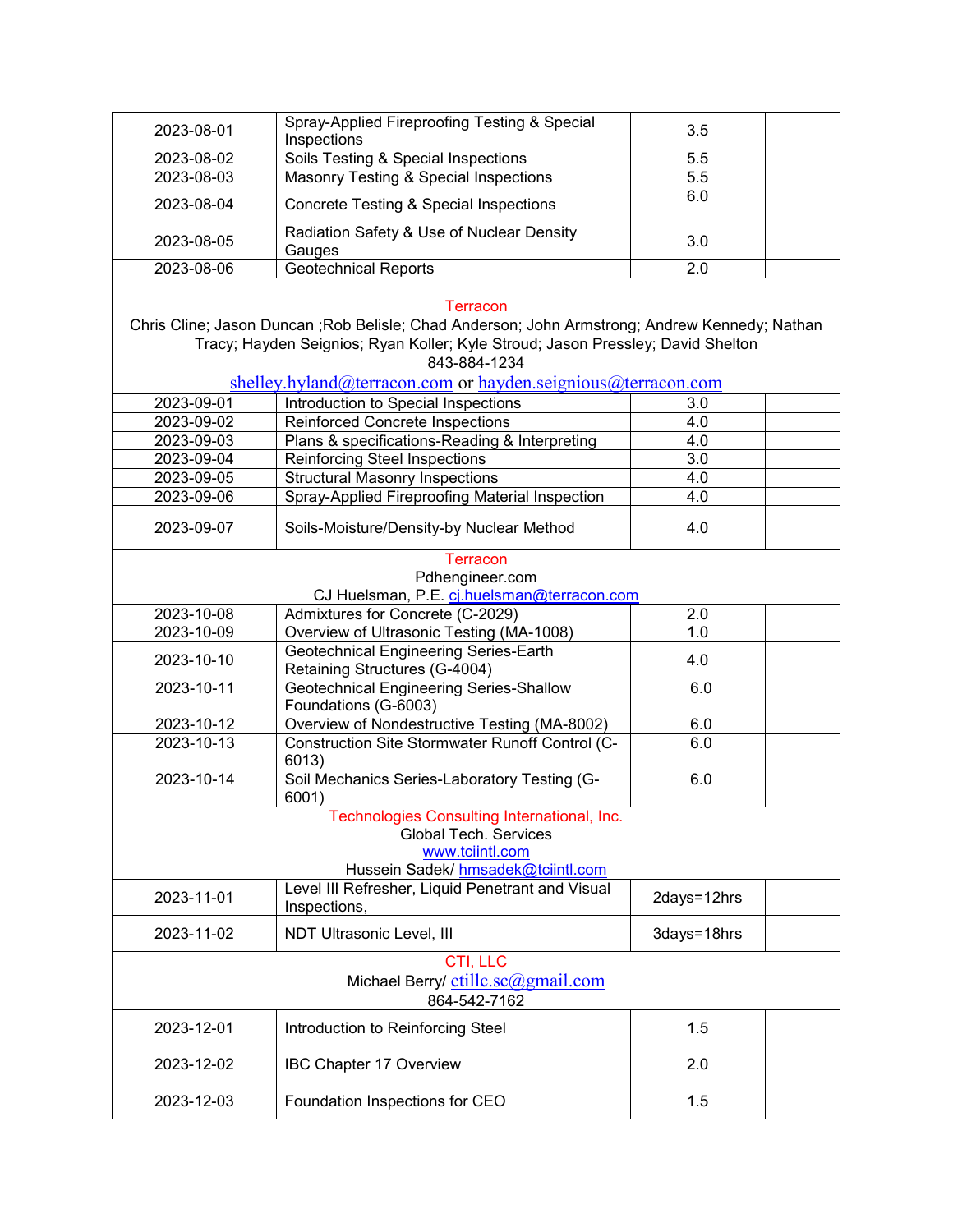| 2023-12-04 | Soils and Foundations w/ Designers in Mind                                                                                                | 1.5         |                   |
|------------|-------------------------------------------------------------------------------------------------------------------------------------------|-------------|-------------------|
| 2023-12-05 | ACT, Fire Penetrations and Epoxy Anchors                                                                                                  | 1.5         |                   |
| 2023-12-06 | IBC Chapter 17 Special Inspections Overview                                                                                               | 1.5         |                   |
| 2023-12-07 | <b>Reinforced Concrete and Structural Steel</b>                                                                                           | 1.5         |                   |
|            | Soil Consultants, Inc.<br>www.soilconsultantsinc.com / 843-723-4539<br>mstarich@soilconsultantsinc.com or bjohnson@soilconsultantsinc.com |             |                   |
| 2023-13-01 | Introduction to Special Inspections                                                                                                       | 3.5hrs      |                   |
| 2023-13-02 | Role of Geotechnical Report in Special Insp.                                                                                              | 2.5hrs      |                   |
| 2023-13-03 | <b>Concrete Special Inspections</b>                                                                                                       | 12hrs       | 6 hrs.<br>per day |
| 2023-13-04 | Soils Special Inspections                                                                                                                 | 6Hrs        |                   |
| 2023-13-05 | Soil Classification & Soil Testing                                                                                                        | 6Hrs        |                   |
|            | <b>PDH Express</b><br>pdhexpress@gmail.com<br>https://www.pdhexpress.com or https://www.discountpdh.com<br>713-787-6810                   |             |                   |
| 2023-14-01 | Guide for Concrete Floor and Slab Construction                                                                                            | 2days=11Hrs |                   |
| 2023-14-02 | Guide for Design & Construction of Concrete<br>Parking Lots                                                                               | 4.0         |                   |
| 2023-14-03 | How to Improve Soft Ground                                                                                                                | 4hrs        |                   |
| 2023-14-04 | <b>Basics Of Soil Mechanics</b>                                                                                                           | 1hr         |                   |
| 2023-14-05 | <b>Foundation Design Options</b>                                                                                                          | 6hrs        |                   |
|            | <b>Iron Life Consulting Services</b><br>Ross Russo, III- cwisteelguy@gmail.com<br>704-699-0053                                            |             |                   |
| 2023-15-01 | <b>Liquid Penetrant Testing</b>                                                                                                           | 4.0         |                   |
| 2023-15-02 | <b>Magnetic Particle Testing</b>                                                                                                          | 4.0         |                   |
| 2023-15-03 | Structural Steel-Visual Inspections of Welded &<br><b>Bolted Connections</b>                                                              | 6.0         |                   |
| 2023-15-04 | Introduction to Non Destructive Testing                                                                                                   | 4.0         |                   |
| 2023-15-05 | Intro to Welder Certification Documentation                                                                                               | 2.0         |                   |
| 2023-15-06 | <b>Structural Steel-reporting</b>                                                                                                         | 4.0         |                   |
| 2023-15-07 | Introduction to Ultrasound                                                                                                                | 6.0         |                   |
|            |                                                                                                                                           |             |                   |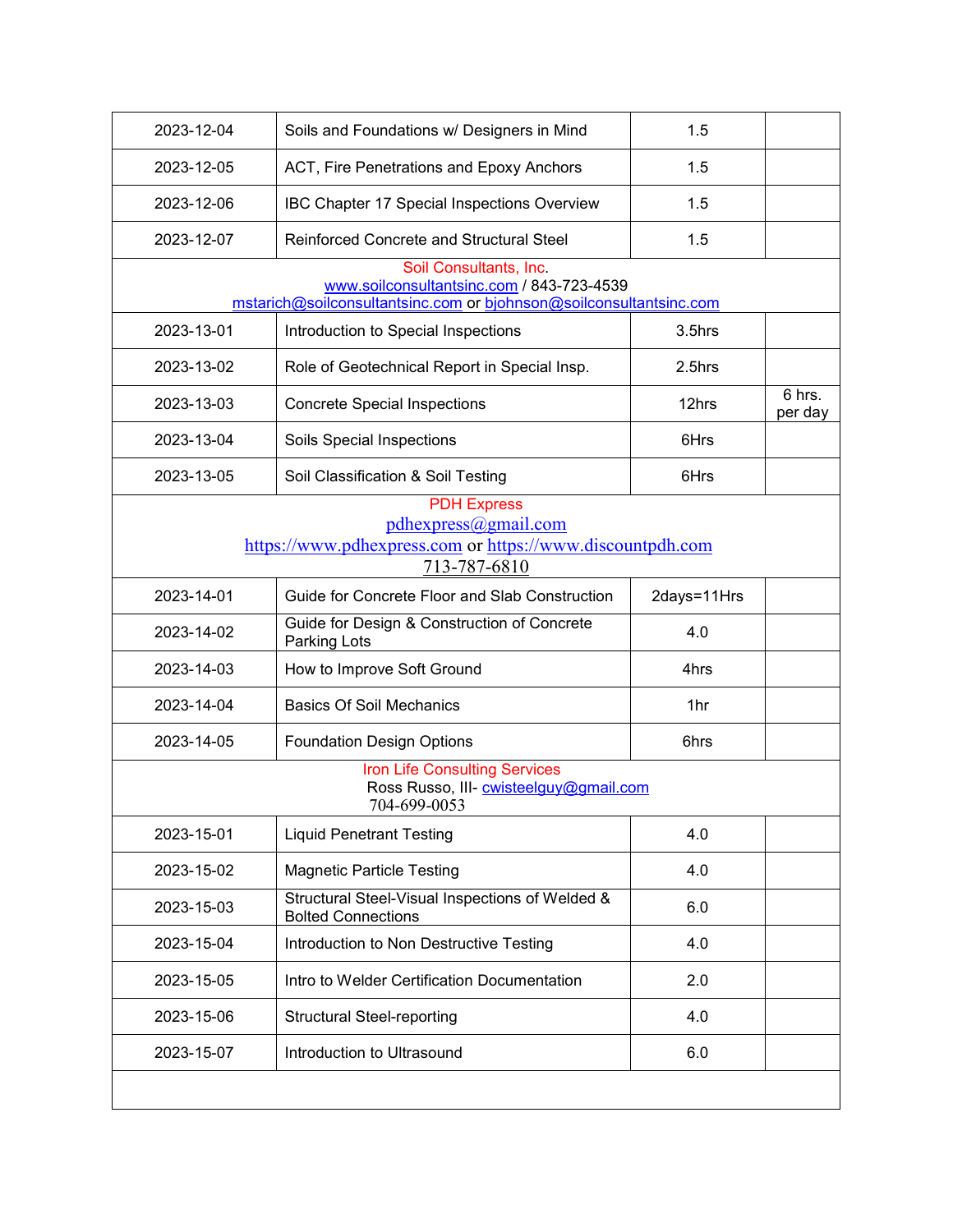|                                                                                     | <b>Insight Group</b><br>Jeremy Crady-843-296-7628<br>Jeremy.crady@insightgrp.com |     |                           |
|-------------------------------------------------------------------------------------|----------------------------------------------------------------------------------|-----|---------------------------|
| 2023-16-01                                                                          | OSHA: Construction, Demolition & Cleanup<br>Safety Issues                        | 6.0 | <b>CEU</b><br><b>ONLY</b> |
| 2023-16-02                                                                          | Deep Foundations                                                                 | 3.0 |                           |
| 2023-16-03                                                                          | <b>Engineering Properties of Soil &amp; Rock</b>                                 | 5.0 |                           |
| 2023-16-04                                                                          | <b>Field Explorations for Foundation</b>                                         | 3.0 |                           |
| 2023-16-05                                                                          | Laboratory Testing of Soils                                                      | 5.0 |                           |
| 2023-16-06                                                                          | Roller-Compacted Concrete                                                        | 3.0 |                           |
| 2023-16-07                                                                          | <b>Structural Design Criteria for Buildings</b>                                  | 3.0 |                           |
| 2023-16-08                                                                          | Tropical Engineering Concrete, Wood, Metals                                      | 3.0 |                           |
| 2023-16-09                                                                          | Soil Stabilization Portland Cement                                               | 3.0 |                           |
| <b>F&amp;ME Consultants</b><br>mdevine@fmeconsultants.com<br>www.fmeconsultants.com |                                                                                  |     |                           |
| 2023-17-01                                                                          | Hot and Cold Weather Concreting                                                  | 1.0 |                           |
| 2023-17-02                                                                          | Special Inspector Refresher                                                      | 2.0 |                           |
| 2023-17-03                                                                          | Abbreviated Basics of Reinforcing Steel                                          | 1.0 |                           |
| 2023-17-04                                                                          | <b>Floor Flatness and Floor Levelness</b>                                        | 2.0 |                           |
| 2023-17-05                                                                          | <b>Basics of Reinforcing Steel</b>                                               | 6.0 |                           |
| 2023-17-06                                                                          | Soils Compaction Testing Means & Methods                                         | 2.0 |                           |
| 2023-17-07                                                                          | Understanding the Geotechnical Report                                            | 2.0 |                           |
| 2023-17-08                                                                          | MSE Wall Inspections & Common Problems                                           | 2.0 |                           |
| 2023-17-09                                                                          | Soils Laboratory Testing Review                                                  | 6.0 |                           |
|                                                                                     | <b>ALLAN BLOCK CORP</b><br>952-835-5309/ www.allanblock.com                      |     |                           |
| 2023-18-01                                                                          | <b>SRW Architectural Presentation</b>                                            | 1.0 |                           |
| 2023-18-02                                                                          | CCS and AB Walls 3D + Terraces                                                   | 1.0 |                           |
| 2023-18-03                                                                          | Seismic Considerations AB Walls 3D + Terraces                                    | 1.0 |                           |
| 2023-18-04                                                                          | <b>Above Wall Considerations</b>                                                 | 1.0 |                           |
| 2023-18-05                                                                          | <b>Terraces and Global Stability</b>                                             | 1.0 |                           |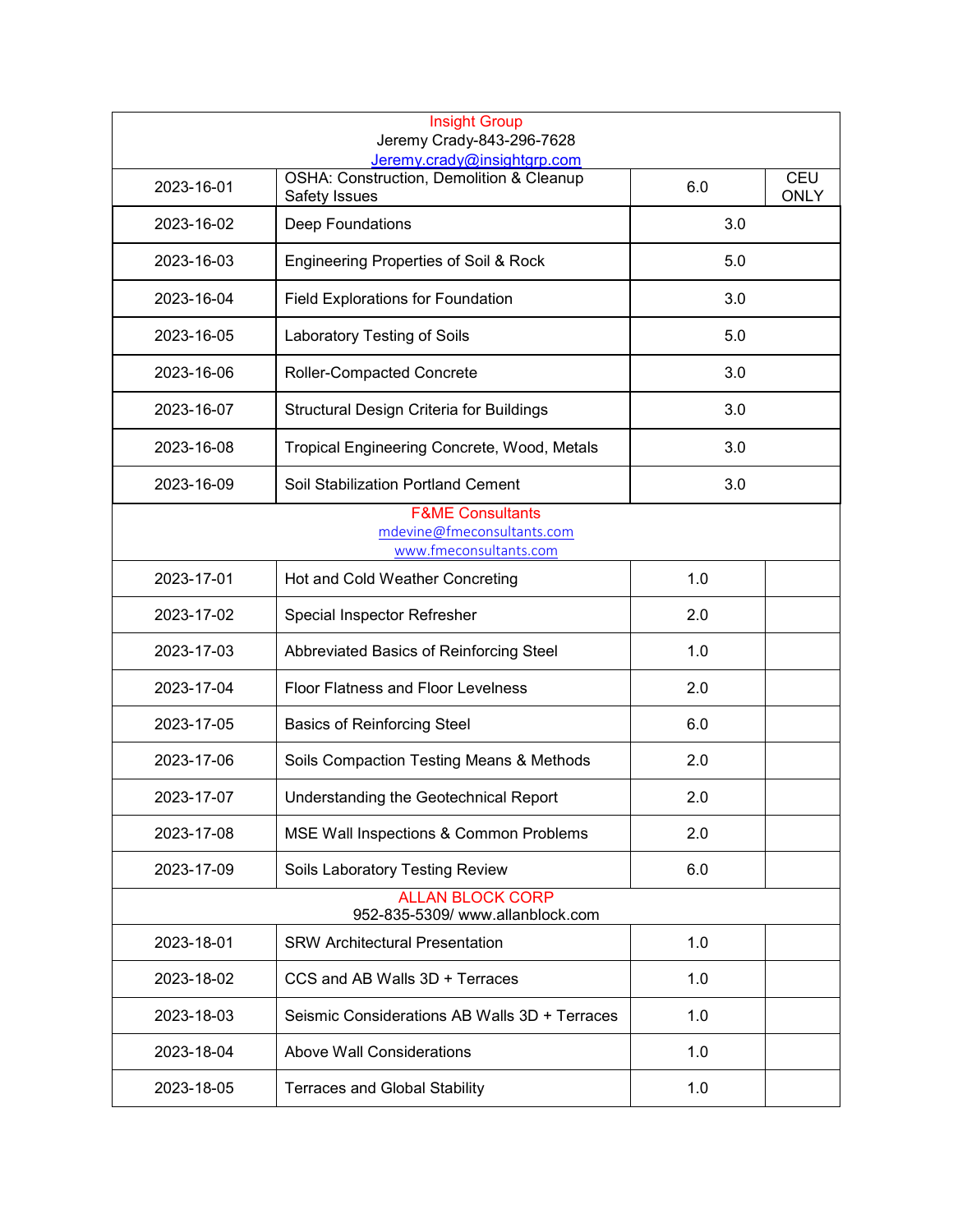| 2023-18-06                                                                                                                                                                    | <b>No-Fines Concrete</b>                                                   | 1.0          |  |
|-------------------------------------------------------------------------------------------------------------------------------------------------------------------------------|----------------------------------------------------------------------------|--------------|--|
| 2023-18-07                                                                                                                                                                    | Water Management and AB Walls                                              | 1.0          |  |
| 2023-18-08                                                                                                                                                                    | Submittals and AB Walls                                                    | 1.0          |  |
| 2023-18-09                                                                                                                                                                    | 3D Modeling and AB Walls                                                   | 1.0          |  |
| 2023-18-10                                                                                                                                                                    | Best Practices for SRW Design                                              | 1.0          |  |
| 2023-18-11                                                                                                                                                                    | AB Walls 3D                                                                | 1.0          |  |
| 2023-18-12                                                                                                                                                                    | AB Fence and Installation                                                  | 1.0          |  |
| 2023-18-13                                                                                                                                                                    | <b>SRW Design Presentation</b>                                             | 1.0          |  |
| 2023-18-14                                                                                                                                                                    | <b>SRW Inspector Presentation</b>                                          | 1.0          |  |
|                                                                                                                                                                               | <b>FLOODPROOFING</b><br>ceu@floodproofing.com                              |              |  |
| 2023-19-01                                                                                                                                                                    | FEMA's New TB1, Elevation Certificates, and<br><b>NFIP Premium Impacts</b> | 1.0          |  |
| 2023-19-02                                                                                                                                                                    | Floodplain Design, Construction                                            | 1.0          |  |
| 2023-19-03                                                                                                                                                                    | <b>Flood Loss Prevention Solutions</b>                                     | 1.0          |  |
|                                                                                                                                                                               | <b>FENEX</b><br>www.fenex.com                                              |              |  |
| 2023-20-01                                                                                                                                                                    | Specialty Windows Systems and Skylights                                    | 1.0          |  |
| <b>Summit Engineering</b><br>Ryan Fitzgerald; Michael Zavislak /704-504-1717<br>www.summit-companies.com / rfitzgerald@summit-companies.com/<br>tcostner@summit-companies.com |                                                                            |              |  |
| 2023-21-01                                                                                                                                                                    | <b>Basics of Welding Symbols</b>                                           | 4.0          |  |
| 2023-21-02                                                                                                                                                                    | <b>Admixtures of Concrete</b>                                              | 3.0          |  |
| 2023-21-03                                                                                                                                                                    | <b>Fundamentals of Manual Welding</b>                                      | 2 days=11hrs |  |
| 2023-21-04                                                                                                                                                                    | Foundations in Expansive Soils                                             | 6.0          |  |
| 2023-21-05                                                                                                                                                                    | <b>Curing Concrete</b>                                                     | 4.0          |  |
| 2023-21-06                                                                                                                                                                    | Asbestos Inspector Refresher                                               | 3.0          |  |
| 2023-21-07                                                                                                                                                                    | Asbestos Supervisor Refresher                                              | 6.0          |  |
| <b>Bunnell Lammons Engineering</b><br>Jimmy Ladd/ jimmy.ladd@blecorp.com<br>864-288-1265                                                                                      |                                                                            |              |  |
| 2023-22-01                                                                                                                                                                    | <b>General Inspection-General Requirements</b>                             | 4.5          |  |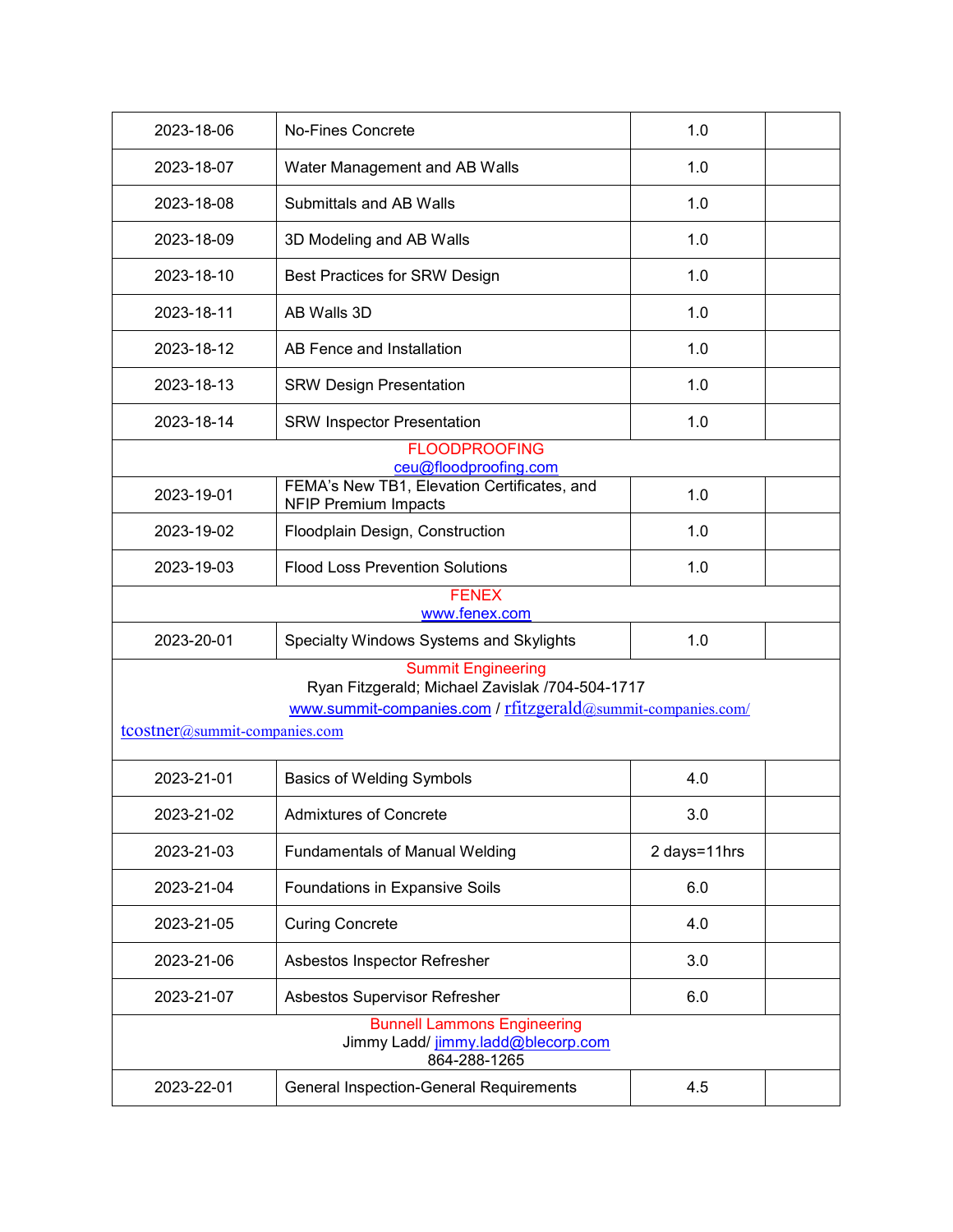| 2023-22-02                                               | Soils Special Inspections                                               | 6.0                         |  |
|----------------------------------------------------------|-------------------------------------------------------------------------|-----------------------------|--|
| 2023-22-03                                               | Spray Applied Fire Proofing Inspections                                 | 4.5                         |  |
| 2023-22-04                                               | Reinforced Concrete Insp.                                               | 6.0                         |  |
|                                                          | <b>Dunlopndt</b><br>Ralph Bowman<br>Tim Dodd, tdodd@dunlopndt.co        |                             |  |
| 2023-23-01                                               | Liquid Penetrant Testing Level II-PT 200-Part 1                         | 6.0                         |  |
| 2023-23-02                                               | Liquid Penetrant Testing Level II-PT 200-Part 2                         | 6.0                         |  |
| 2023-23-03                                               | Magnetic Particle Testing Level II-MT 300-Part 1                        | 6.0                         |  |
| 2023-23-04                                               | Magnetic Particle Testing Level II-MT 300-Part 2                        | 6.0                         |  |
| 2023-23-05                                               | <b>Structural Steel Bolting Special Inspector</b>                       | 4.0                         |  |
| 2023-23-06                                               | <b>Structural Steel Welding Special Inspector</b>                       | 4.0                         |  |
| <b>Code Check</b><br>Douglas Hansen<br>www.codecheck.com |                                                                         |                             |  |
| 2023-24-01                                               | Means of Egress                                                         | 2.0                         |  |
| 2023-24-02                                               | <b>Gas Appliance Venting</b>                                            | 2.0                         |  |
|                                                          | <b>Old Castle APG</b><br>952-979-8407<br>liz.mcghie@oldcastle.com       |                             |  |
| 2023-25-01                                               | Segmental Retaining Wall Design &<br>Construction                       | 1.0                         |  |
| 2023-25-02                                               | Innovations in Segmental Retaining Walls                                | 1.0                         |  |
| 2023-25-03                                               | Best Practices for Segmental Retaining Wall                             | 1.0                         |  |
|                                                          | PTI (Post-Tensioning Institute)<br>www.post-tensioning.org              |                             |  |
| 2023-26-01                                               | PTI Level 1 Unbonded PT Installer & Inspector                           | 3Days=18hrs                 |  |
|                                                          | <b>SI</b> Certs<br>www.sicerts.com<br>385-364-2929<br>chris@sicerts.com |                             |  |
| 2023-27-01                                               | ICC Reinforced Concrete Insp.                                           | 24hrs-CEU'S<br><b>ONLY</b>  |  |
| 2023-27-02                                               | ICC Structural Steel & Bolting                                          | 18hrs-CEU'S<br><b>ONLY</b>  |  |
| 2023-27-03                                               | <b>ICC Structural Welding</b>                                           | 24hrs- CEU'S<br><b>ONLY</b> |  |
| 2023-27-04                                               | <b>ICC Prestressed Concrete</b>                                         | 24hrs- CEU'S<br><b>ONLY</b> |  |